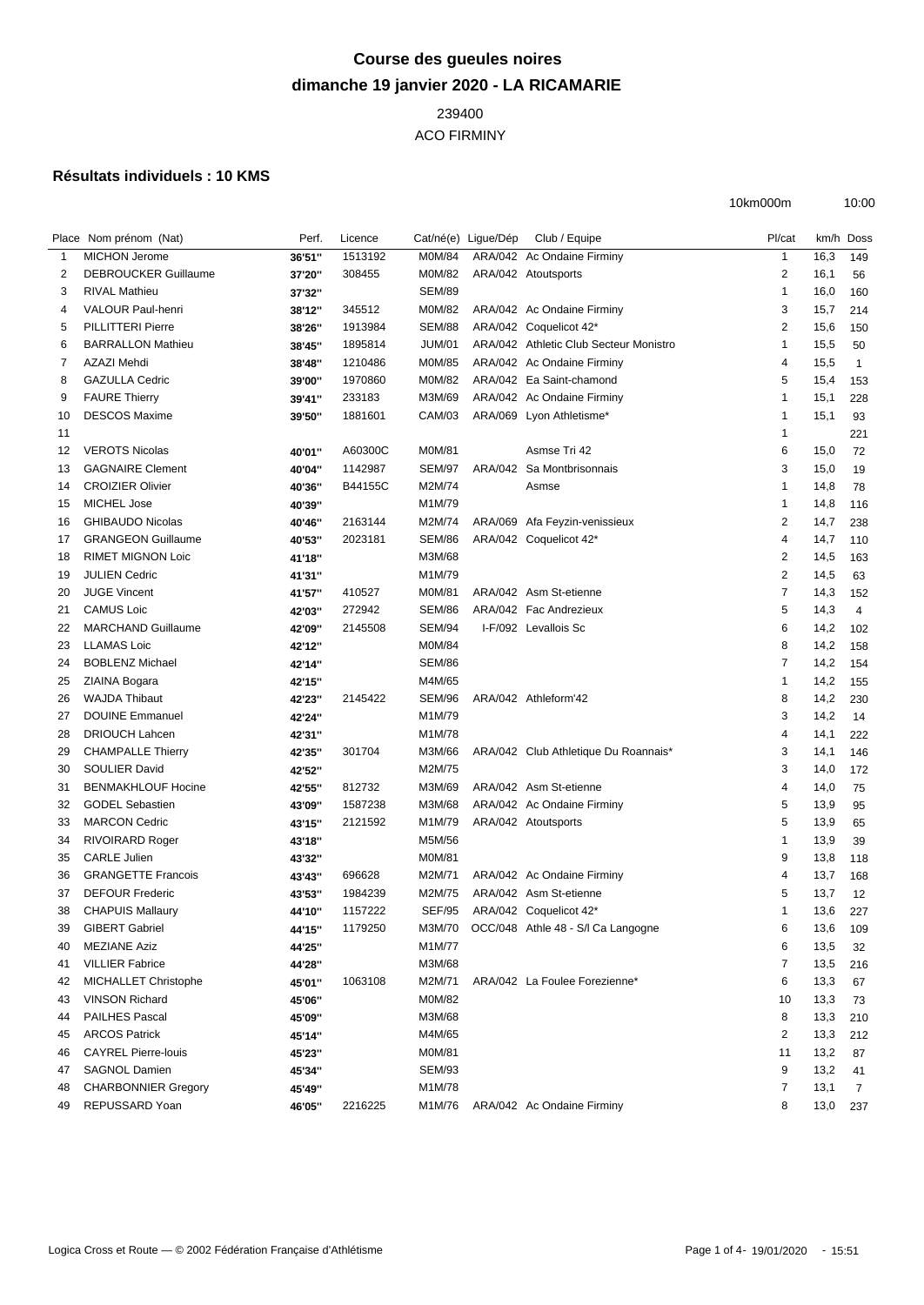| 50  | <b>QUIBLIER Christophe</b>   | 46'22" |         | M3M/68        |                                        | 9                       | 12,9     | 224 |
|-----|------------------------------|--------|---------|---------------|----------------------------------------|-------------------------|----------|-----|
| 51  | VILLETON Jerome              | 46'24" |         | M0M/81        |                                        | 12                      | 12,9     | 47  |
| 52  | <b>DUMONT Jarno</b>          | 46'25" |         | M0M/85        |                                        | 13                      | 12,9     | 130 |
| 53  | <b>HOMEYER Alexandre</b>     | 46'26" |         | <b>SEM/91</b> |                                        | 10                      | 12,9     | 80  |
| 54  | <b>RIVOIRE Xavier</b>        | 46'37" |         | M3M/70        |                                        | 10                      | 12,9     | 165 |
| 55  | <b>VEROT Joseph</b>          | 46'40" | 981202  | M6M/55        | ARA/042 Ac Ondaine Firminy             | 1                       | 12,9     | 144 |
| 56  | <b>TERRAT Sylvain</b>        | 46'41" | 2128761 | M0M/82        | ARA/042 Ac Ondaine Firminy             | 14                      | 12,9     | 142 |
| 57  | <b>RIVET Philippe</b>        | 46'42" |         | M3M/70        |                                        | 11                      | 12,8     | 213 |
| 58  | <b>PERRIN Bernard</b>        | 46'44" | 1063473 | M4M/62        | ARA/042 Ac Ondaine Firminy             | 3                       | 12,8     | 141 |
| 59  | <b>VEROT Bernard</b>         | 46'45" | 298698  | M5M/57        | ARA/042 Ac Ondaine Firminy             | $\overline{\mathbf{c}}$ | 12,8     | 148 |
| 60  | <b>MOUNIER Bertrand</b>      | 46'54" | 2185465 | M2M/71        | ARA/042 Clcs Firminy                   | 7                       | 12,8     | 170 |
| 61  | JACQUEMOT Gerard             | 46'55" | 474864  | M4M/64        | ARA/042 La Foulee Forezienne*          | 4                       | 12,8     | 122 |
|     | <b>ALBAN Dejob</b>           |        | 1973226 | <b>SEM/90</b> | La Foulee Forezienne*                  | 11                      | 12,6     |     |
| 62  |                              | 47'30" |         |               |                                        |                         |          | 85  |
| 63  | <b>REYNAUD Stephane</b>      | 47'33" |         | M1M/79        |                                        | 9                       | 12,6     | 38  |
| 64  | <b>GUIDA Bernard</b>         | 47'36" |         | M4M/62        |                                        | 5                       | 12,6     | 111 |
| 65  | <b>BRUEL Sebastien</b>       | 47'46" |         | M0M/82        |                                        | 15                      | 12,6     | 105 |
| 66  | <b>GALOUL Nacer</b>          | 48'00" |         | M2M/72        |                                        | 8                       | 12,5     | 59  |
| 67  | DA SILVA Carlo               | 48'08" |         | M3M/68        |                                        | 12                      | 12,5     | 106 |
| 68  | <b>OLAGNON Maud</b>          | 48'23" | 1344021 | M0F/85        | ARA/042 Ac Ondaine Firminy             | 1                       | 12,4     | 36  |
| 69  | <b>HEYRAUD Charlie</b>       | 48'24" | 146595  | M3M/69        | ARA/042 Fac Andrezieux                 | 13                      | 12,4     | 22  |
| 70  | <b>MOGIER Dominique</b>      | 48'50" |         | M4M/61        |                                        | 6                       | 12,3     | 147 |
| 71  | <b>BAYLOT Clement</b>        | 49'10" |         | <b>SEM/93</b> |                                        | 12                      | 12,2     | 108 |
| 72  | <b>BONSON Philippe</b>       | 49'16" |         | M4M/62        |                                        | $\overline{7}$          | 12,2     | 219 |
| 73  | <b>JAVELLE Audrey</b>        | 49'17" | 2175920 | M1F/77        | ARA/042 Ac Ondaine Firminy             | 1                       | 12,2     | 24  |
| 74  | <b>JOBARD Clement</b>        | 49'19" | 0280228 | M1M/80        | Asmse Tri 42                           | 10                      | 12,2     | 25  |
| 75  | <b>VALETTE Romaric</b>       | 49'21" | 2072751 | M1M/76        | ARA/042 Atoutsports                    | 11                      | 12,2     | 83  |
| 76  | PLANCHET Jean-francois       | 49'22" | 1854477 | M3M/68        | ARA/042 Ac Ondaine Firminy             | 14                      | 12,2     | 140 |
| 77  | <b>DELAIGUE Fabien</b>       | 49'27" | 2085657 | M1M/80        | ARA/042 Fac Andrezieux                 | 12                      | 12,1     | 13  |
| 78  | <b>GORD Raphael</b>          | 49'59" |         | M2M/75        |                                        | 9                       | 12,0     | 156 |
| 79  | <b>BAINS Damien</b>          | 50'16" |         | M0M/85        |                                        | 16                      | 11,9     | 74  |
| 80  | <b>CHOMAT Nadege</b>         | 50'19" | 2223221 | M0F/83        | ARA/042 Athletic Club Secteur Monistro | 2                       | 11,9     | 54  |
| 81  | <b>ARSAC Thomas</b>          | 50'21" |         | M0M/85        |                                        | 17                      | 11,9     | 229 |
| 82  | <b>CHARRA</b> Emmanuel       | 50'27" |         | M1M/78        |                                        | 13                      | 11,9     | 88  |
| 83  | <b>DOUTRE Pierre</b>         | 50'53" |         | <b>SEM/88</b> |                                        | 13                      | 11,8     | 161 |
| 84  | <b>INCARDONA Yoann</b>       |        |         | M0M/85        |                                        | 18                      |          |     |
|     |                              | 51'03" |         |               |                                        |                         | 11,8     | 62  |
| 85  | <b>CHALMANDRIER Raphael</b>  | 51'03" |         | M1M/78        |                                        | 14                      | 11,8     | 6   |
| 86  | <b>PETIT Matthieu</b>        | 51'15" |         | <b>SEM/87</b> |                                        | 14                      | 11,7     | 124 |
| 87  | CEREZO LAHIANI Richard       | 51'24" |         | M0M/85        |                                        | 19                      | 11,7     | 115 |
| 88  | ROUCHOUSE Joris              | 51'33" |         | <b>SEM/90</b> |                                        | 15                      | 11,6     | 40  |
| 89  | MICHEL Pierre Antoine        | 51'37" |         | <b>ESM/00</b> |                                        | $\mathbf{1}$            | 11,6     | 117 |
| 90  | <b>LIEGEARD Clement</b>      | 51'38" |         | <b>SEM/93</b> |                                        | 16                      | 11,6     | 28  |
| 91  | <b>MICHON Pierre</b>         | 51'43" |         | M4M/63        |                                        | 8                       | 11,6     | 143 |
| 92  | PICARIELLO Alfred            | 51'50" |         | M2M/74        |                                        | 10                      | 11,6     | 90  |
| 93  | <b>CHAPUSY Michael</b>       | 51'55" |         | <b>ESM/98</b> |                                        | 2                       | 11,6     | 235 |
| 94  | <b>DECHANDON Christophe</b>  | 52'16" |         | M3M/69        |                                        | 15                      | 11,5     | 57  |
| 95  | <b>DUMOND Sylviane</b>       | 52'25" |         | M0F/81        |                                        | 3                       | 11,4     | 16  |
| 96  | JOULBANE Bouchaib            | 52'29" |         | M4M/63        |                                        | 9                       | 11,4     | 211 |
| 97  | <b>BOUVIER Bruno</b>         | 52'37" | 1175575 | M5M/59        | ARA/042 Clcs Firminy                   | 3                       | 11,4     | 76  |
| 98  | <b>COURT Bertrand</b>        | 52'40" |         | M1M/76        |                                        | 15                      | 11,4     | 55  |
| 99  | <b>DESMARTIN Frederic</b>    | 52'41" |         | M0M/83        |                                        | 20                      | 11,4     | 129 |
| 100 | <b>PARAT Karine</b>          | 52'43" |         | M1F/76        |                                        | 2                       | 11,4     | 37  |
| 101 | <b>LAUVERNET Thierry</b>     | 52'52" | 2181126 | M2M/73        | ARA/042 Asm St-etienne                 | 11                      | 11,3     | 27  |
|     | 102 MAZENOD Christelle       | 52'53" |         | M2F/72        |                                        | 1                       | 11,3     | 66  |
| 103 | PEYRET Jean Luc              | 53'00" |         | M6M/52        |                                        | 2                       | 11,3     | 218 |
|     | 104 CHOLVY Fabien            | 53'01" | 1764611 | M2M/74        | ARA/042 Clcs Firminy                   | 12                      | 11,3     |     |
| 105 | <b>CHALMANDRIER Frederic</b> |        |         | M2M/74        |                                        | 13                      |          | 8   |
|     |                              | 53'29" |         |               |                                        |                         | 11,2     | 5   |
| 106 | JEAN Fabienne                | 53'47" |         | M0F/81        |                                        | 4                       | 11,2     | 225 |
| 107 | <b>DENIDNI Faycel</b>        | 54'34" |         | <b>JUM/01</b> |                                        | 2                       | 11,0     | 112 |
| 108 | <b>DELAFOY Emmanuel</b>      | 54'39" |         | M4M/64        |                                        | 10                      | 11,0     | 125 |
| 109 | <b>DECHOMET Francois</b>     | 54'40" |         | M0M/83        |                                        | 21                      | 11,0     | 134 |
|     | 110 ZIYANI Mohammed          | 54'42" |         | M2M/73        |                                        | 14                      | 11,0 174 |     |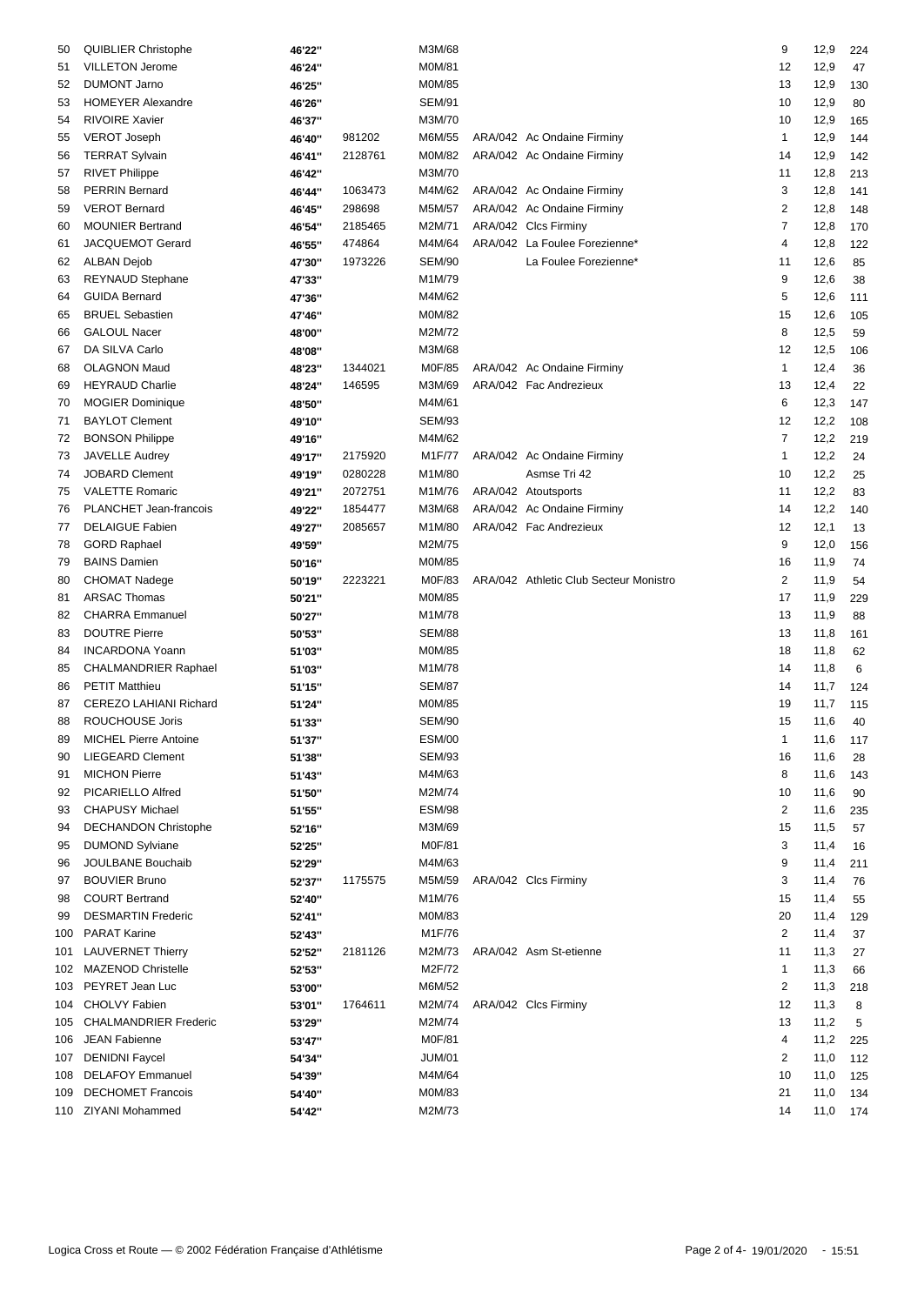| 111 | <b>VEROT Coco</b>              | 54'47"   |         | M2F/75        |                                          | 2              | 11,0 | 46  |
|-----|--------------------------------|----------|---------|---------------|------------------------------------------|----------------|------|-----|
| 112 | <b>ROUX Raymond</b>            | 54'55"   |         | M5M/56        |                                          | 4              | 10,9 | 223 |
| 113 | D'OLIVIERA DIAS Florian        | 55'10"   |         | <b>SEM/91</b> |                                          | 17             | 10,9 | 121 |
| 114 | <b>GRAVIER Lucas</b>           | 55'20"   |         | <b>JUM/01</b> |                                          | 3              | 10,8 | 135 |
| 115 | <b>DESCOS Emmanuel</b>         | 55'39"   |         | M2M/74        |                                          | 15             | 10,8 | 92  |
| 116 | <b>LUMINET Alexis</b>          | 55'40"   |         | <b>SEM/88</b> |                                          | 18             | 10,8 | 113 |
| 117 | <b>LIOGER Gilles</b>           | 55'49"   |         | M3M/66        |                                          | 16             | 10,7 | 100 |
| 118 | <b>NOUVET Romain</b>           | 55'54"   |         | <b>SEM/86</b> |                                          | 19             | 10,7 | 35  |
| 119 | <b>ZENGA Mario</b>             | 54'56"   |         | M7M/48        |                                          | 1              | 10,9 | 217 |
| 120 | <b>AILLET Michel</b>           | 56'05"   |         | M3M/69        |                                          | 17             | 10,7 | 232 |
| 121 | <b>VILLETON Michel</b>         | 56'09"   | 263786  | M6M/54        | OCC/048 Athle 48 - S/I Eveil Mendois Acm | 3              | 10,7 | 49  |
| 122 | <b>UNAL Thierry</b>            | 56'21"   |         | M2M/74        |                                          | 16             | 10,6 | 45  |
| 123 | <b>BONNEFOI Eric</b>           | 56'23"   |         | M3M/68        |                                          | 18             | 10,6 | 114 |
| 124 | <b>LAUVERNET Geraldine</b>     | 56'30"   |         | M2F/75        |                                          | 3              | 10,6 | 26  |
| 125 | <b>LIOGER Sylvie</b>           | 56'31"   |         | M4F/65        |                                          | 1              | 10,6 | 101 |
| 126 | <b>GIRIN Dimitri</b>           |          |         | <b>ESM/99</b> |                                          | 3              | 10,6 | 139 |
| 127 | <b>DELOUCHE Sylvain</b>        | 56'34"   |         | M1M/78        |                                          | 16             | 10,6 | 58  |
| 128 | <b>JUGE Michel</b>             | 56'50"   | 183103  | M5M/58        | ARA/042 Clcs Firminy                     | 5              |      |     |
|     |                                | 57'02"   |         |               |                                          |                | 10,5 | 81  |
| 129 | SIHARATH Vongdao               | 57'23"   |         | M3M/66        |                                          | 19             | 10,5 | 236 |
| 130 | <b>BARRIERE Eric</b>           | 57'44"   |         | M0M/81        |                                          | 22             | 10,4 | 234 |
| 131 | <b>MELOUX Nicolas</b>          | 57'59"   |         | <b>SEM/88</b> |                                          | 20             | 10,3 | 103 |
| 132 | <b>EXBRAYAT Romain</b>         | 58'04"   |         | <b>SEM/91</b> |                                          | 21             | 10,3 | 171 |
| 133 | <b>GARNIER David</b>           | 58'15"   | 2123203 | M1M/76        | ARA/042 Clcs Firminy                     | 17             | 10,3 | 60  |
| 134 | SOLIMEO Serge                  | 58'38"   |         | M4M/63        |                                          | 11             | 10,2 | 71  |
| 135 | <b>BAZIN Caroline</b>          | 58'47"   |         | M1F/80        |                                          | 3              | 10,2 | 175 |
| 136 | <b>FAYON Sophie</b>            | 59'29"   |         | M3F/66        |                                          | 1              | 10,1 | 94  |
| 137 | LOIZEAU Fabrice                | 59'55"   |         | <b>SEM/93</b> |                                          | 22             | 10,0 | 82  |
| 138 | RATEAU Robin                   | 59'55"   |         | <b>SEM/92</b> |                                          | 23             | 10,0 | 91  |
| 139 | JEROME Christophe              | 59'59"   |         | M4M/64        |                                          | 12             | 10,0 | 89  |
| 140 | <b>VILLETON Jocelyne</b>       | 1h00'01" | 263785  | M6F/54        | OCC/048 Athle 48 - S/I Eveil Mendois Acm | 1              | 10,0 | 48  |
| 141 | <b>THOMAS Herve</b>            | 1h00'02" |         | M3M/69        |                                          | 20             | 10,0 | 44  |
| 142 | <b>VIALLY Didier</b>           | 1h00'05" |         | M4M/63        |                                          | 13             | 10,0 | 99  |
| 143 | <b>VIALLY Agathe</b>           | 1h00'07" |         | <b>SEF/93</b> |                                          | 2              | 10,0 | 98  |
| 144 | <b>ARMANET Claude</b>          | 1h00'17" |         | M2M/72        |                                          | 17             | 10,0 | 162 |
| 145 | <b>BEAL Jean-louis</b>         | 1h00'43" | 1657317 | M7M/50        | ARA/042 Ac Ondaine Firminy               | 2              | 9,9  | 215 |
| 146 | <b>HAYOIT Andre</b>            | 1h01'02" |         | M5M/60        |                                          | 6              | 9,8  | 21  |
| 147 | <b>MENINELLI Nadine</b>        | 1h01'04" |         | M3F/70        |                                          | 2              | 9,8  | 107 |
| 148 | <b>COLLY Sylvain</b>           | 1h01'10" |         | <b>SEM/90</b> |                                          | 24             | 9,8  | 173 |
|     | 149 BERNE Patrick              | 1h01'19" | 1550320 | M5M/60        | ARA/042 La Foulee Forezienne*            | $\overline{7}$ | 9,8  | 51  |
|     | 150 LELIEVRE Etienne           | 1h01'24" |         | M5M/58        |                                          | 8              | 9,8  | 96  |
| 151 | <b>SIMON Marie</b>             | 1h01'24" |         | <b>SEF/95</b> |                                          | 3              | 9,8  | 42  |
| 152 | <b>BLANC Nicole</b>            | 1h01'25" |         | M5F/58        |                                          | 1              | 9,8  | 53  |
| 153 | <b>BERTOUX Patrick</b>         | 1h01'48" |         | M0M/83        |                                          | 23             | 9,7  | 132 |
| 154 | <b>MARINOT Stephanie</b>       | 1h01'52" |         | M0F/85        |                                          | 5              | 9,7  | 30  |
| 155 | DA SILVA Patrick               | 1h02'06" |         | M1M/80        |                                          | 18             | 9,7  | 10  |
| 156 | <b>COMPAIN Pierre-francois</b> | 1h02'21" |         | M4M/62        |                                          | 14             | 9,6  | 9   |
| 157 | <b>EL GOURCH Laila</b>         | 1h02'39" |         | M1F/78        |                                          | 4              | 9,6  | 136 |
| 158 | <b>BERTRAND Olivier</b>        | 1h02'54" |         | M2M/71        |                                          | 18             | 9,5  | 52  |
| 159 | <b>DEFOUR Delphine</b>         | 1h02'57" |         | M1F/79        |                                          | 5              | 9,5  | 119 |
| 160 | <b>DUBOIS Thierry</b>          | 1h04'07" |         | M3M/70        |                                          | 21             | 9,4  | 127 |
| 161 | <b>BORIE Gilles</b>            | 1h04'14" |         | M4M/62        |                                          | 15             | 9,3  | 86  |
| 162 | PONSON Catherine               | 1h04'31" |         | M2F/75        |                                          | 4              | 9,3  | 104 |
| 163 | <b>DELORME</b> Michel          | 1h04'33" |         | M5M/56        |                                          | 9              | 9,3  | 159 |
| 164 | <b>DUPOIZAT Sigolene</b>       | 1h04'46" |         | M2M/73        |                                          | 19             | 9,3  | 231 |
| 165 | <b>GAILLARD Daniel</b>         | 1h05'01" | 1471308 | M7M/46        | ARA/042 Coq 42 - S/l Athle 43            | 3              | 9,2  | 126 |
| 166 | <b>LIOGIER Christian</b>       | 1h05'38" |         | M5M/60        |                                          | 10             | 9,1  | 97  |
| 167 | LAIDOUNI Rabah                 |          |         | M6M/52        |                                          | 4              | 9,1  | 145 |
|     | <b>BISSARDON Christian</b>     | 1h05'40" |         | M4M/65        |                                          |                |      |     |
| 168 | <b>DUBESSET Eric</b>           | 1h05'52" |         | M3M/69        |                                          | 16<br>22       | 9,1  | 2   |
| 169 |                                | 1h06'25" |         |               |                                          | 5              | 9,0  | 15  |
| 170 | <b>MATHIEU Valerie</b>         | 1h06'25" |         | M2F/72        |                                          |                | 9,0  | 31  |
| 171 | VIOLON Josiane                 | 1h06'26" |         | M4F/65        |                                          | 2              | 9,0  | 84  |